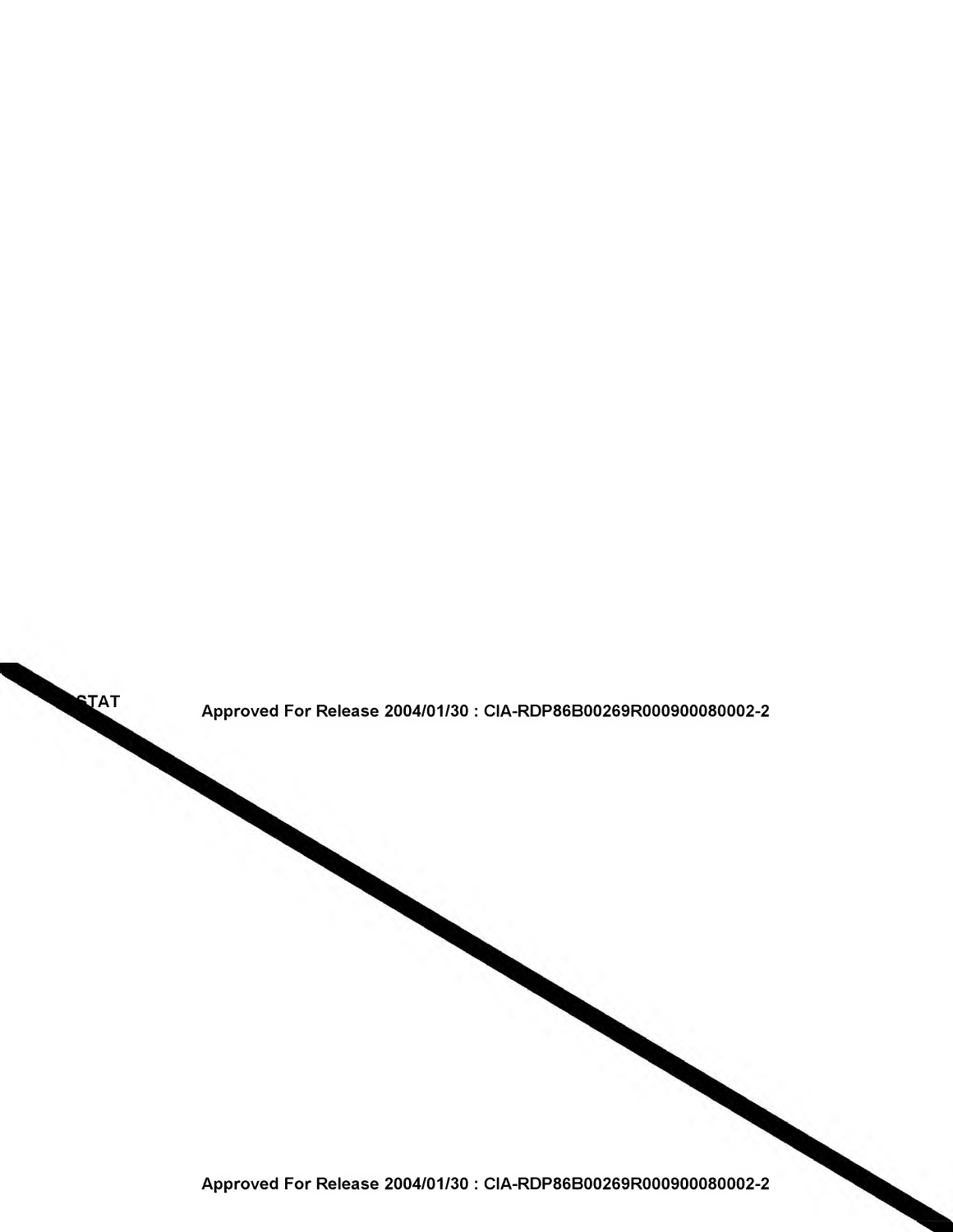- CLARE HOFFMAN, CHAIRMAN OF THE HOUSE COMMITTEE WASHING ON EXPENDITURES IN THE EXECUTIVE DEPARTMENTS, ANNOUNCED THAT A SPECIAL SUB-COMMITTEE WILL INVESTIGATE WHETHER THE INTELLIGENCE SERVICES OF THE UNITED STATES POSSESED ADVANCED INFORMATION ON THE COLOMBIAN REVOLT.

YH.

edation

タ

Approved For Release 2004/01/30 : CIA-RDP86B00269R000900080002-2